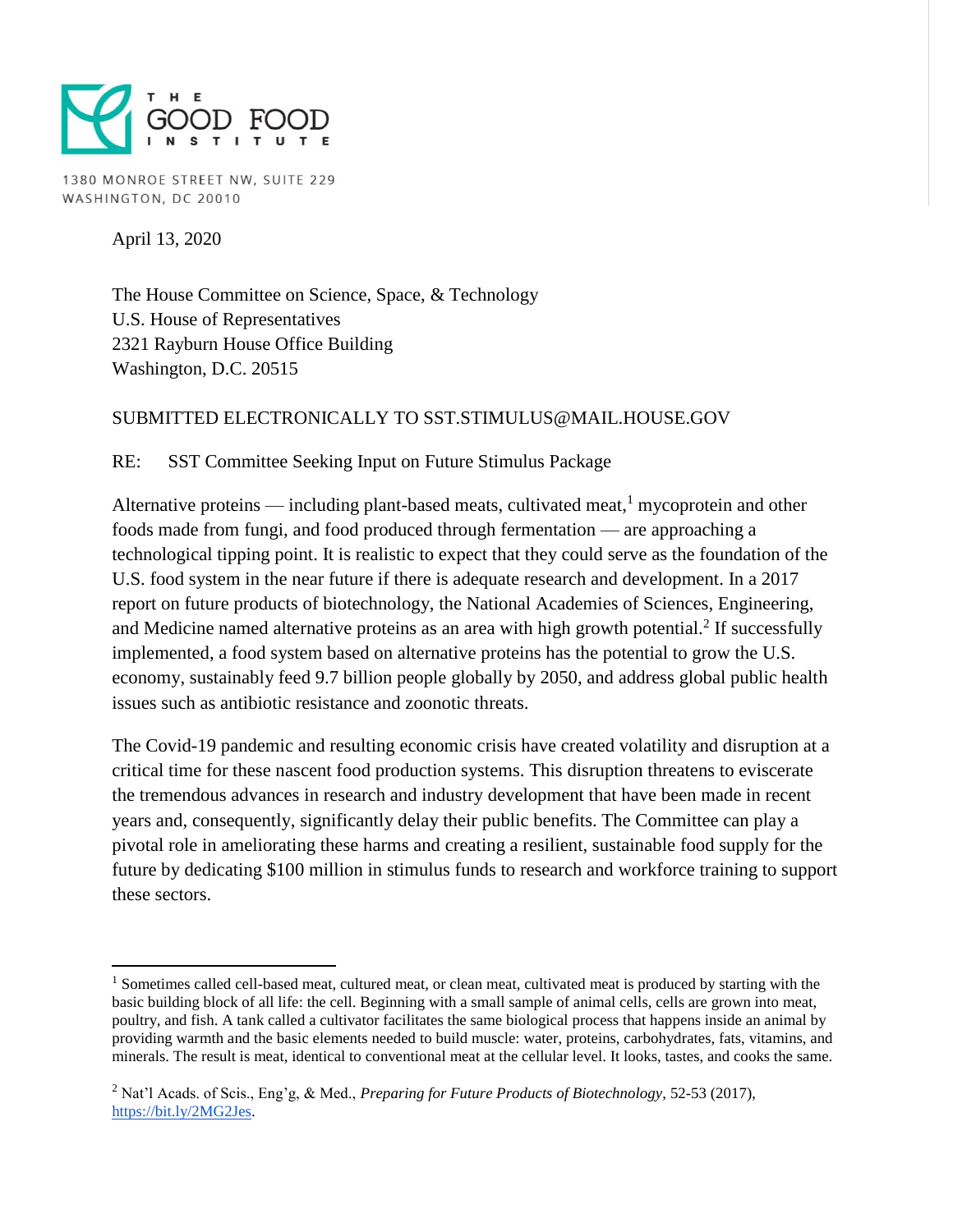# **I. The Covid-19 Crisis Has Had a Significant Adverse Impact on Alternative Protein R&D.**

While plant-based meats and some foods made from mycoprotein (for example, Quorn) are currently sold in the United States, the vast majority of these foods are not yet commercialized. Approximately one dozen U.S. startups are currently working to develop cultivated meats and seafood, several more startups are working on developing meat and other foods from plant proteins, mycoprotein, and other fungi, and a number of others are developing ingredients such as milk and egg proteins through fermentation facilitated by fast-growing, highly efficient microorganisms. These new production methods allow companies to produce innovative foods demanded by consumers more quickly, efficiently, and sustainably than traditional agricultural processes, yielding substantial economic, public health, and environmental benefits.<sup>3</sup>

These companies face significant research challenges. As we explained to the Office of Science and Technology Policy in comments last year, significant research is needed to ensure that the United States retains its lead in this sector.<sup>4</sup> Other countries are actively supporting the development of their alternative protein industries. For example, the European Union announced in July 2019 that it is directing approximately \$15.5 million for plant protein research (including research into mycoproteins, which are fungi).<sup>5</sup> The Netherlands spent \$2.3 million on cultivated meat research from 2005 to 2009 and is currently spending \$6.6 million on a five-year research project to improve plant-based meat manufacturing technology.<sup>6</sup> Some countries in Asia have taken an even bolder approach, with China and Singapore investing \$300 million and \$144 million, respectively, into a variety of next-generation technologies intended to bolster their bioeconomies, including cellular agriculture.<sup>7</sup> Canada, Germany, India, Israel, and Japan are making similar investments.

 $\overline{a}$ 

<sup>3</sup> Liz Specht, *Meat by the Molecule: Making meat with plants and cells*, The Biochemist (Aug. 2018), [https://bit.ly/34wq6BC.](https://bit.ly/34wq6BC)

<sup>4</sup> The Good Food Institute, *Comment in Response to Request for Information on the Bioeconomy* (Oct. 22, 2019), [https://bit.ly/3b8Recg.](https://bit.ly/3b8Recg)

<sup>&</sup>lt;sup>5</sup> \$5 million ( $64.5$  million) for a large-scale biorefinery project to produce mycoprotein and \$10.5 million ( $69.6$ ) million) for the Smart Protein project, primarily funded by the European Union to develop protein-rich foods from plants and fungi. Katie Askew, *Affordable and scalable: 3F Bio's 'first-of-its-kind' mycoprotein biorefinery*, FoodNavigator-USA (July 23, 2019), [https://bit.ly/2V1ZpBI;](https://bit.ly/2V1ZpBI) Mary Allen, *This \$10.5 Million Initiative is Dedicated to Developing Alternative Proteins*, The Good Food Institute (Oct. 3, 2019), [https://bit.ly/34wuCA5.](https://bit.ly/34wuCA5)

<sup>6</sup> Elie Dolgin, *Sizzling interest in lab-grown meat belies lack of basic research*, Nature (2019), [https://go.nature.com/2K3mmhs.](https://go.nature.com/2K3mmhs)

<sup>7</sup> Chase Purdy, *Israel found an unlikely buyer for its lab-grown meat: China*, Quartz (Sept. 13, 2017), [https://bit.ly/2V4rOqR;](https://bit.ly/2V4rOqR) Yoolim Lee & Joyce Koh, *Singapore Backs Lab-Grown Meat, Robots in \$535 Million Push*, Bloomberg (Mar. 27, 2019), [https://bloom.bg/2XAHJ1F.](https://bloom.bg/2XAHJ1F)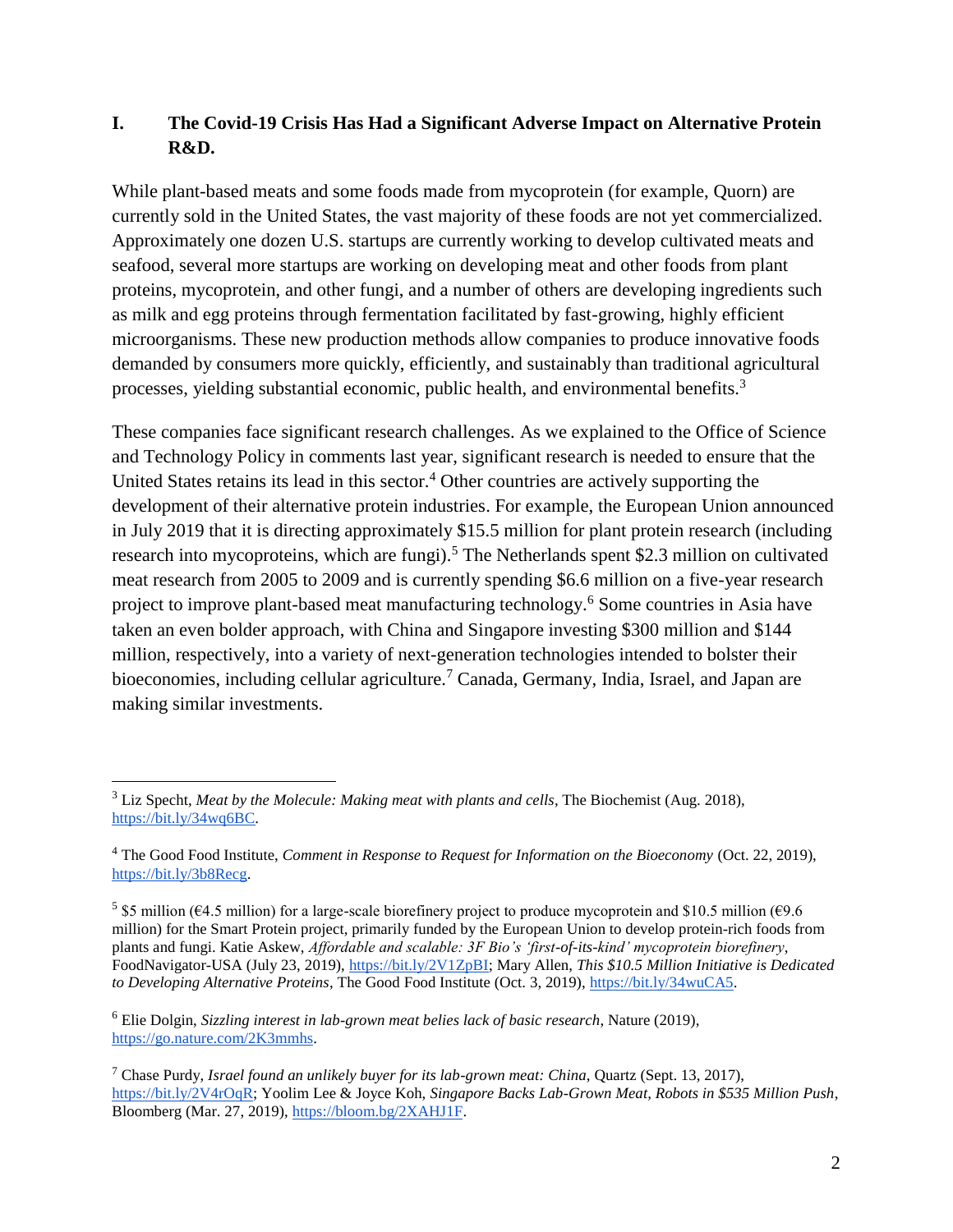## **Research**

Covid-19 has dealt a devastating blow to American research in this sector. Due to the need for social distancing, startups and producers in this space are facing restricted access to laboratories needed to bring their products to market or improve and refine foods that are already being sold. In-house research activities are likely to be reduced to the bare minimum level required for maintenance, resulting in increased overall project costs as companies see reduced productivity and return from their fixed costs, such as employee salaries, facilities, and other overhead. This situation is only compounded by the fact that many startups face uncertainty about what R&D activities are currently permitted by the Food and Drug Administration in the wake of Covid-19.

Additionally, shortages of necessary research equipment, including flasks, pipettes, chemicals, gloves, and sterilization equipment, have forced project timelines to be pushed back several months until such unknown time when orders will be able to be fulfilled. The situation is particularly dire for companies that lack the capital to weather this research freeze and are faced with the prospect of having to sell the equipment they have on-hand to raise funds necessary to maintain their existence. At universities, in-progress alternative protein research projects have halted or slowed down due to campus closings and scientists not being allowed in labs, delaying scientific progress that would otherwise be expected to serve as bedrock, foundational knowledge on which this emerging sector would build.

## **Investment**

 $\overline{a}$ 

Covid-19 and its myriad impacts are likely to have a chilling effect on venture capital and growth investment in alternative proteins. As a young and fast-growing industry, alternative protein is in a critical period where access to early-stage and growth capital is extremely important, yet access for startups raising money and meeting with investors has been seriously harmed. Because this industry is pioneering the use of new food technologies, new crops and ingredients, and new production methods, research and development investment is mission-critical. This particularly affects companies that, prior to the pandemic, were in preparation to launch new funding rounds. Furthermore, early-stage startups that do not yet have products on the market may not be able to avail themselves of the stimulus funds currently available where eligibility to receive such funds is based on revenue.

Nearly 150 plant-based food companies in the United States are contributing to industry growth and technological innovation. In 2019, these companies raised funds at all stages, from angel investments to (historic) initial public offerings.<sup>8</sup> Last year, early-stage funds, including

<sup>8</sup> Mike Murphy, *Beyond Meat soars 163% in biggest-popping U.S. IPO since 2000*, MarketWatch (May 5, 2019), [https://on.mktw.net/2yOBxbZ.](https://on.mktw.net/2yOBxbZ)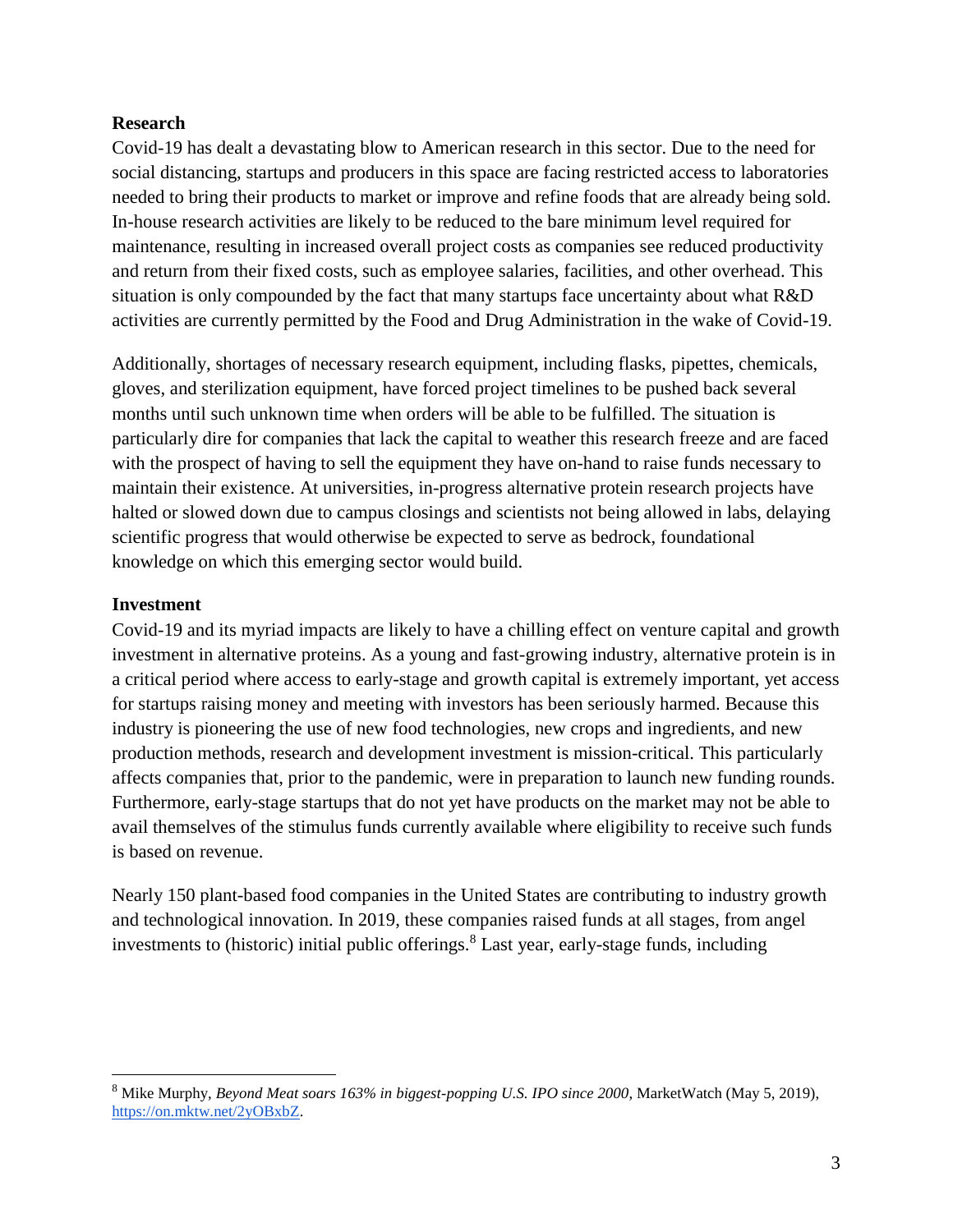accelerators and seed rounds, amounted to over \$83 million in capital for up-and-coming startups. The most active investor types in this space are venture capital and angel investors.<sup>9</sup>

Since 2016, cultivated protein startups have been established in at least 19 countries across five continents, but over one-third of these companies are based domestically, making the United States a strong leader in a promising new food-tech industry that could transform global protein supply chains. After significant post-seed venture capital fundraising rounds and product proofsof-concept, many cultivated meat companies are now at the stage of needing capital to build out pilot-scale facilities, ensure regulatory compliance, and prepare their commercialization strategies.

With the appropriate support, the alternative protein industry promises enormous potential for new products, as well as new ingredients and manufacturing processes, that will further drive technological innovation, economic growth, and job creation.

# **Market Activity**

 $\overline{a}$ 

Problems caused by Covid-19 also plague more developed companies with products on the market, which may not be able to take advantage of existing stimulus funds at the same level as other, more established food companies if they are particularly invested in R&D with an eye to future products and sales — true of the most innovation-forward players in the industry.

Several companies that sell their products in restaurants and supermarkets, moreover, have lost sales and closed facilities and seen disruptions in their supply chains.<sup>10</sup>

● **Impact on Sales:** From interviews with plant-based food companies and market data, it is clear that foodservice sales have been disproportionately hit as consumers shift their purchasing from restaurants to grocery stores and retail. We believe that this effect is widespread in the industry and may disproportionately affect young companies and those with innovative products — both categories to which the majority of plant-based meat companies belong — because food service has lower barriers to entry and is the ideal platform for more experimental products, as diners may be more adventurous than home cooks. Since foodservice operators and restaurant chains are facing vast decreases in sales and retailers are struggling to keep up with demand for their existing product inventories, most sales and new business development is frozen, creating additional hurdles for startups and small businesses.

<sup>9</sup> Based on GFI custom PitchBook analysis of plant-based food companies (including fungi) based or selling in the United States. Last updated February 11, 2020.

<sup>&</sup>lt;sup>10</sup> These impacts have been identified based on information compiled by The Good Food Institute from public and non-public sources in the early stages of the current crisis. These representations reflect our current understanding of present and potential future conditions facing the industry that are subject to change and substantial uncertainty.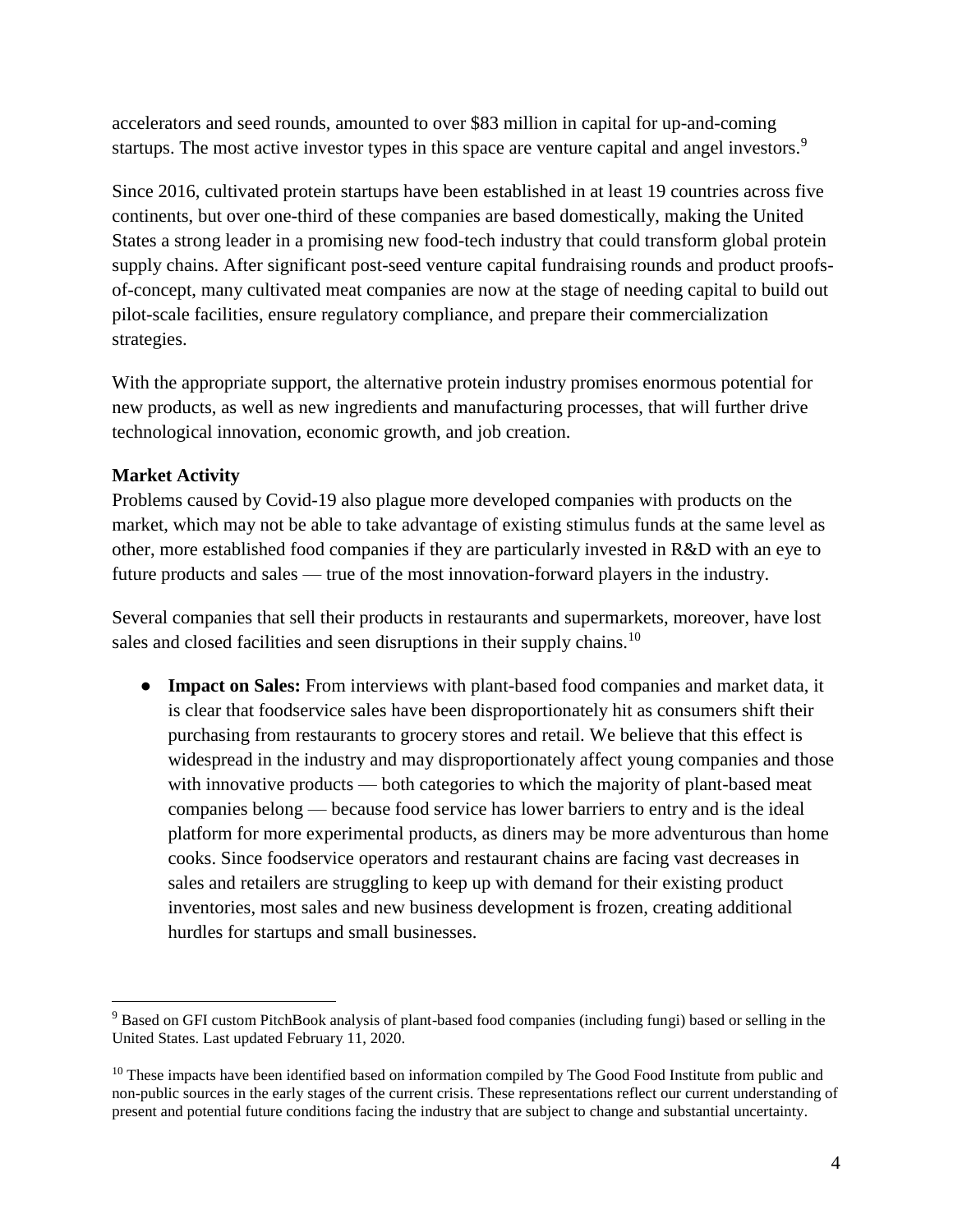- **Impact on Operations:** Some plant-based food companies have closed production facilities to mitigate potential risks from Covid-19. While other kinds of food processing companies are facing similar disruptions, $11$  closures of this kind can have a greater impact on companies that are new or experiencing rapid growth, as the plant-based food sector  $is$ ,<sup>12</sup> because they are not operating with the same reserves or redundancies as incumbent companies.
- **Impact on Supply Chains:** Many alternative protein companies rely on ingredients that are relatively scarce in the global supply chain and may face challenges sourcing these key inputs in adequate quantities and dealing with wildly volatile price fluctuations. Under these conditions, established incumbents gain a disproportionate advantage over industry newcomers, and strokes of bad luck can be more crippling, regardless of the soundness of a company's product or business plan.

# **II. The Committee Should Fund Research to Mitigate the Impacts of the Covid-19 Crisis on the Advancement of Alternative Proteins.**

In order for the United States to fully recover from this crisis and become the global leader of the alternative protein sector, we must make a concerted effort to fund the science and technology that will enable this new sector to flourish. Therefore, we respectfully recommend that the United States make investments to lead the world in building a robust bioeconomy that will be more resilient to future crises. Specifically, we request that the Committee:

- Fund the National Science Foundation to establish interdisciplinary research centers to serve as physical knowledge hubs for conducting pre-competitive research, training new researchers, demonstrating pilot-scale facilities, and nucleating additional collaborations among academic and industry partners (for example, to develop specific technical solutions beyond the pre-competitive space);
- Authorize funding for the Office of Science and Technology Policy to work with the Office of Management and Budget to identify new and existing research funds across multiple agencies that could be directed to grow this sector of the bioeconomy (considering, among others, the Departments of Agriculture, Defense, and Energy, as well as the National Science Foundation, the National Oceanic and Atmospheric Administration, the National Aeronautics and Space Administration, the National Institutes of Health, and the National Institute of Standards and Technology), and direct the offices to work together;

<sup>11</sup> Miriam Jordan & Caitlin Dickerson, *Poultry Worker's Death Highlights Spread of Coronavirus in Meat Plants*, New York Times (Apr. 10, 2020), [https://nyti.ms/2V6vmJ7.](https://nyti.ms/2V6vmJ7)

<sup>&</sup>lt;sup>12</sup> The Good Food Institute, *Plant-based Market Research Overview* (2020)[, https://www.gfi.org/marketresearch.](https://www.gfi.org/marketresearch)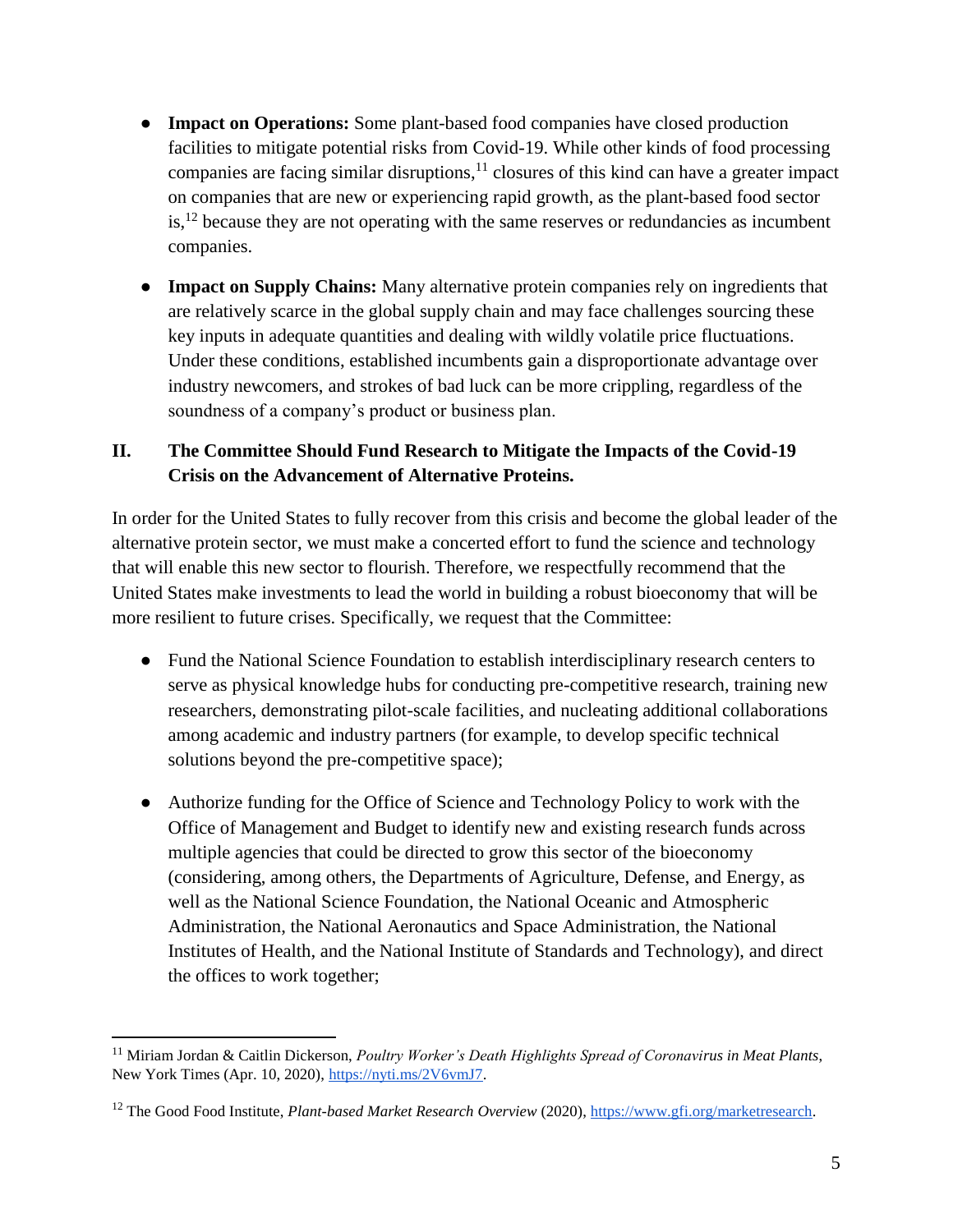- Establish an interagency initiative among these agencies, similar to the National Nanotechnology Initiative, to identify and perform the research and development that will remove the technological barriers currently facing the alternative protein sector of the bioeconomy and ensure interagency coordination in such research efforts to improve efficiency, minimize duplication of effort, and grow workforce talent;
- As part of Manufacturing USA's network, establish advanced manufacturing institutes dedicated to performing research on plant-based, cultivated, and fermented protein technologies, lowering barriers to commercialization, and creating a skilled domestic workforce capable of supporting the industry as it grows, while leveraging existing resources from industry, universities, and government agencies; and
- Encourage and support STEM students working on alternative proteins and related fields through work-study and internship programs, jointly funded innovation competitions, career fairs and discussion panels at research centers, and shared intellectual property programs to ensure that the future workforce required by the alternative proteins industry is adequately trained.

These efforts will improve the economic health of this sector and create jobs in the areas likely to be most severely affected by the pandemic. Without a concerted effort, the food industry players who are most likely to emerge from the current crisis in a position to continue feeding Americans will be older, more established companies and legacy brands. By funding research to ensure progress on alternative proteins, the Committee can ensure that the food industry is able to continue to innovate, resulting in more choices for consumers in the marketplace.

# **III. Alternative Protein R&D Will Help Boost the Economy and Create a Resilient Food System.**

Research into alternative proteins would benefit the bioeconomy at large and allow us to diversify the food supply so that it is resilient to crises like the one we face now, extreme weather, the emergence of crop diseases and pests, and changing consumer demand.

# **Return on Investment**

 $\overline{a}$ 

Former Secretary of Agriculture Tom Vilsack has recognized the economic benefit of investing in public research: "Studies have shown that every dollar invested in agricultural research creates \$20 in economic activity."<sup>13</sup> Very few government or private programs have a return on investment of 20x.

<sup>13</sup> U.S. Dept. of Agric., Press Release, *USDA Secretary Announces Creation of Foundation for Food and Agricultural Research* (July 23, 2014)[, https://bit.ly/2V4s8G5.](https://bit.ly/2V4s8G5)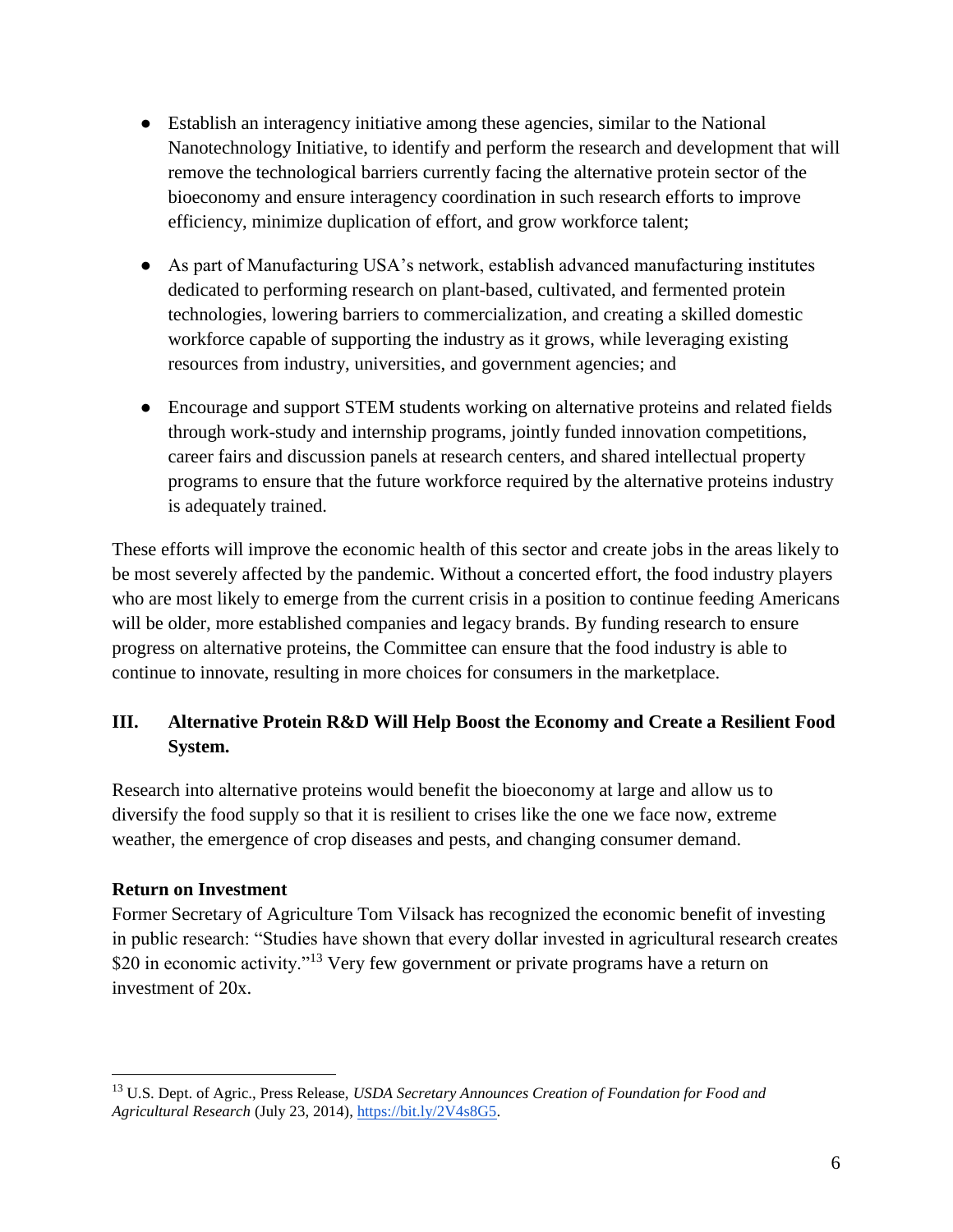Research into alternative proteins in particular will help the many companies that have recently launched into this sector and will help to create many more, adding to the many highly skilled jobs this sector already creates. Publicly funded research will employ researchers and provide workforce training essential for the bioeconomy, and will employ even more researchers at the companies that use and build on the publicly funded science, making Secretary Vilsack's prediction a reality. Furthermore, product formulation and manufacturing require engineers (bioengineers, chemical engineers, mechanical engineers, and tissue engineers), biologists (cell biologists, molecular biologists, and plant biologists), food scientists, nutritionists, and biochemists (specializing in protein chemistry). These jobs are required for the initial research as well as for the industries that will develop around the publicly funded work.

The research we are proposing will also benefit farmers because plant-based and cultivated meat production methods process otherwise inexpensive feedstocks such as legumes, grains, sugars, and amino acids into meat, which will create opportunities for farmers to grow crops for a higher-value market. For example, instead of selling crops for animal feed at commodity prices, farmers have the option of selling inputs for plant-based products at greater profit.

Finally, as alternative proteins become established, a diversity of products will be developed to match local preferences from available ingredients. Given the right incentives, local facilities similar to other sectors, such as craft beer breweries, will become more viable for the production of alternative protein-based foods.

Additional manufacturing plants will be required for the production of the tools and equipment involved throughout the alternative protein supply chain. With many such food and manufacturing facilities operating in close proximity to both their crop inputs and their end consumers, costs can be decreased while simultaneously creating sustainable jobs and economic growth in rural, agricultural communities.

These local facilities would also increase the capacity of the alternative proteins industry to adapt to changing agricultural inputs and consumer preferences.

### **Food Security**

Demand for meat is expected to increase by more than 50 percent by 2050 relative to 2012. However, our current meat production system is vulnerable. In addition to the enormous impacts a viral pandemic can have on public health and consumer demand, a single disease outbreak like African swine fever or the avian flu — can result in massive damages to the food supply, where millions of animals need to be culled.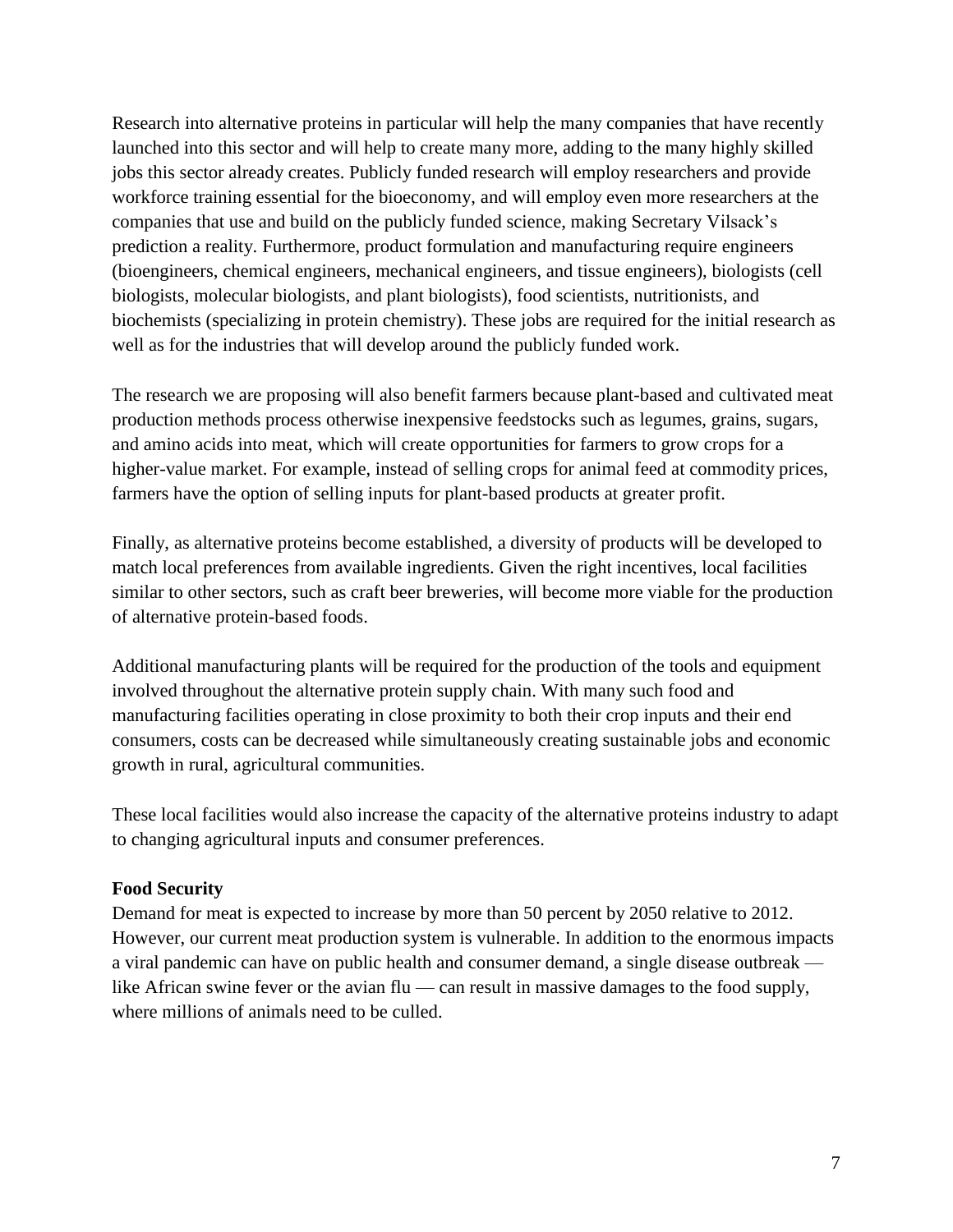In part due to the demand of conventional animal agriculture for inexpensive feed crops to give to livestock, four crops dominate U.S. agriculture: corn, soybeans, wheat, and cotton. This extreme uniformity creates fragility in the food supply, as a single adverse event threatens widespread effects. Because plant-based and cultivated meat can be made from a wide variety of different, high-value crops, a shift to these methods of protein production will allow the country to diversify the crops it grows, making us more resilient to extreme weather, crop diseases, and pests. Yellow peas, for example, which are currently used in plant-based meat production, are more resilient than corn, soybeans, and wheat, because they "require less water [and] are drought tolerant."<sup>14</sup> Regardless of the benefits of any particular crop, having a greater variety of plants grown in American fields will provide an insurance policy against circumstances that would devastate just one.

A new alternative protein infrastructure could also lend itself to smaller, more widely distributed facilities and supply networks. Such a system would safeguard American jobs in both farming and food technology and keep money flowing through local economies. A distributed system would create an overlapping network of food protein production to protect against supply chain issues such as drought or batch loss. By diversifying inputs, the system would become more resilient in the face of unpredictable agricultural conditions. These changes would result in greater food security for Americans.

Additionally, the inputs for plant-based and cultivated meat can generally be stored until needed, allowing production of these foods to rise if conventional meat production plummets. And of course, plant-based meat is completely insusceptible to zoonotic disease because it is free of animals, and cultivated meat will be grown in a closed system where any contamination can easily be contained, adding security to the supply chain.

### **Production Efficiency**

 $\overline{a}$ 

Alternative protein production methods are efficient in a number of different ways that would help protect the domestic food supply from disruptive volatility. For example, plant-based and cultivated meat inputs and production platforms are flexible enough to be used to produce different kinds of meat, which allows them to adapt more quickly to changing consumer preferences. The same peas used in plant-based burgers, for example, could be used in plantbased chicken or pork. Similarly, all the food that is produced is in exactly the cuts that consumers demand.<sup>15</sup> If the market of the future pays more for chicken breast than chicken feet (as it does now), cultivated meat producers will grow only chicken breasts.

<sup>14</sup> Larissa Zimberoff, *The Rise of the Pea: How an Unassuming Legume Emerged as a Frontrunner in the Race to Replace Meat and Dairy*, TIME (Aug. 15, 2019), [https://bit.ly/2Xw08wB.](https://bit.ly/2Xw08wB)

<sup>15</sup> Liz Specht, *Alt-Meat Trounces Animal Meat's Massive Inefficiencies*, Wired (Aug. 19, 2019), [https://bit.ly/3abxLGU.](https://bit.ly/3abxLGU)